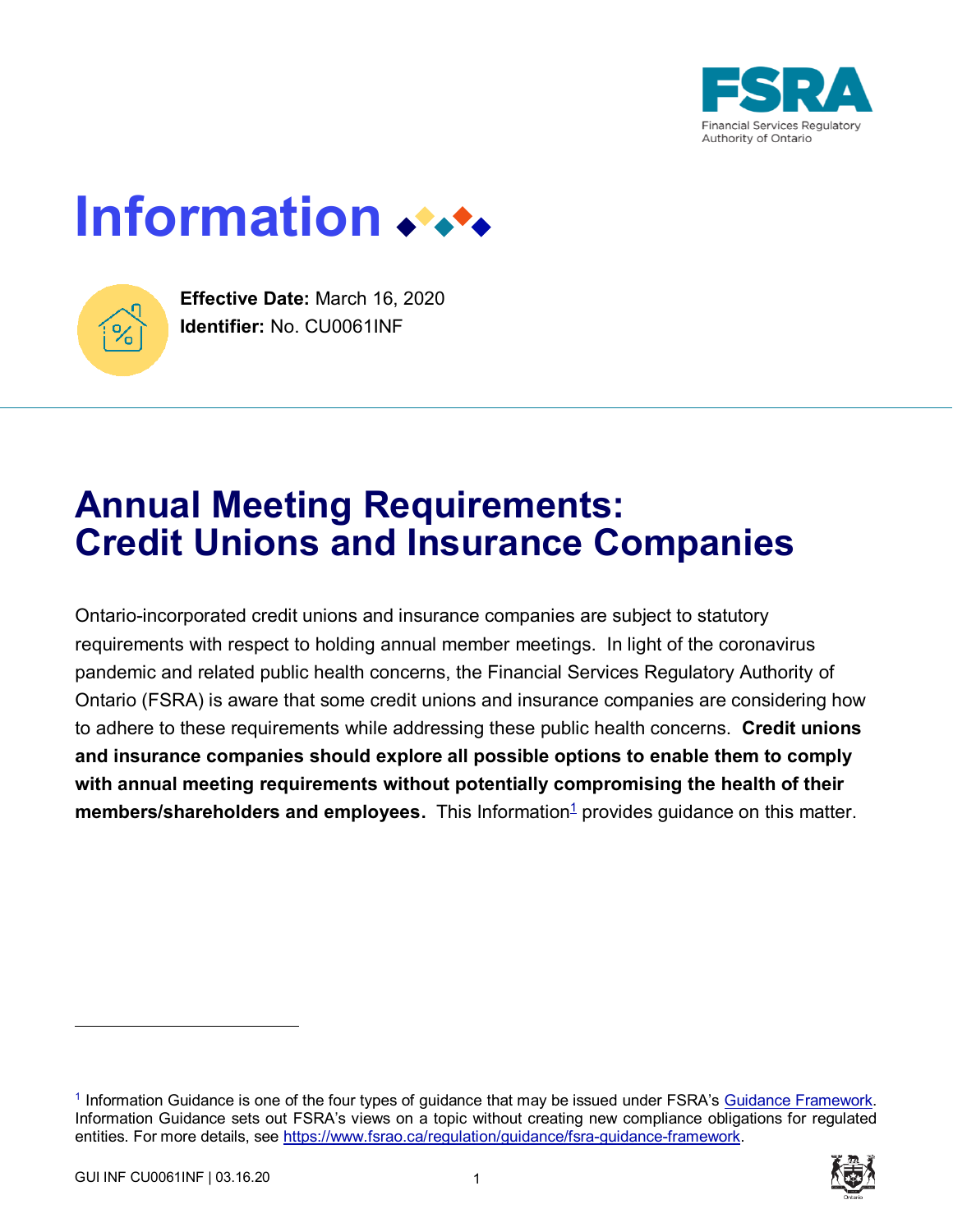#### **Requirements for Ontario Credit Unions to Hold Annual Meetings of Members**

Subsection 212(2) of the *Credit Unions and Caisses Populaires Act, 1994* (CUCPA) requires credit unions to hold annual meetings of members no later than 120 days after the end of the credit union's last completed financial year.

Section 217.5 of the CUCPA enables a credit union to use digital platforms, teleconferencing or other electronic means for holding such meetings, provided that such means are not prohibited by a credit union's articles or by-laws.

If a credit union's articles or by-laws permit a members' meeting to be held electronically or by teleconference, notification of the meeting should indicate that the meeting is being held electronically or by teleconference, and should include details regarding how members can participate.

If a credit union's articles or by-laws do not permit it to hold meetings of members electronically or by teleconference, the Directors may pass a written resolution, pursuant to Section 105 of the CUCPA, to amend the credit union's by-laws or articles of amendment pursuant to Section 311 of the CUCPA, to permit the holding of a meeting through the use of digital platforms, teleconference or other electronic means. The amendment must be approved by a special resolution of members, which could occur at an electronic or teleconference meeting of members, provided that approval of the resolution is made retroactive to the date when the articles of amendment or by-law amendment was first made by the credit union's Board of Directors.

Credit unions should also follow the decision-making processes and protocols set out in their business continuity plans that address circumstances when in-person meetings are not possible. FSRA will consider the current public health concerns when determining how it exercises any discretionary powers that it has under the CUCPA. Please advise your FSRA relationship manager at your earliest convenience if you may require FSRA to exercise such discretion to facilitate processes and protocols set out in your business continuity plan.

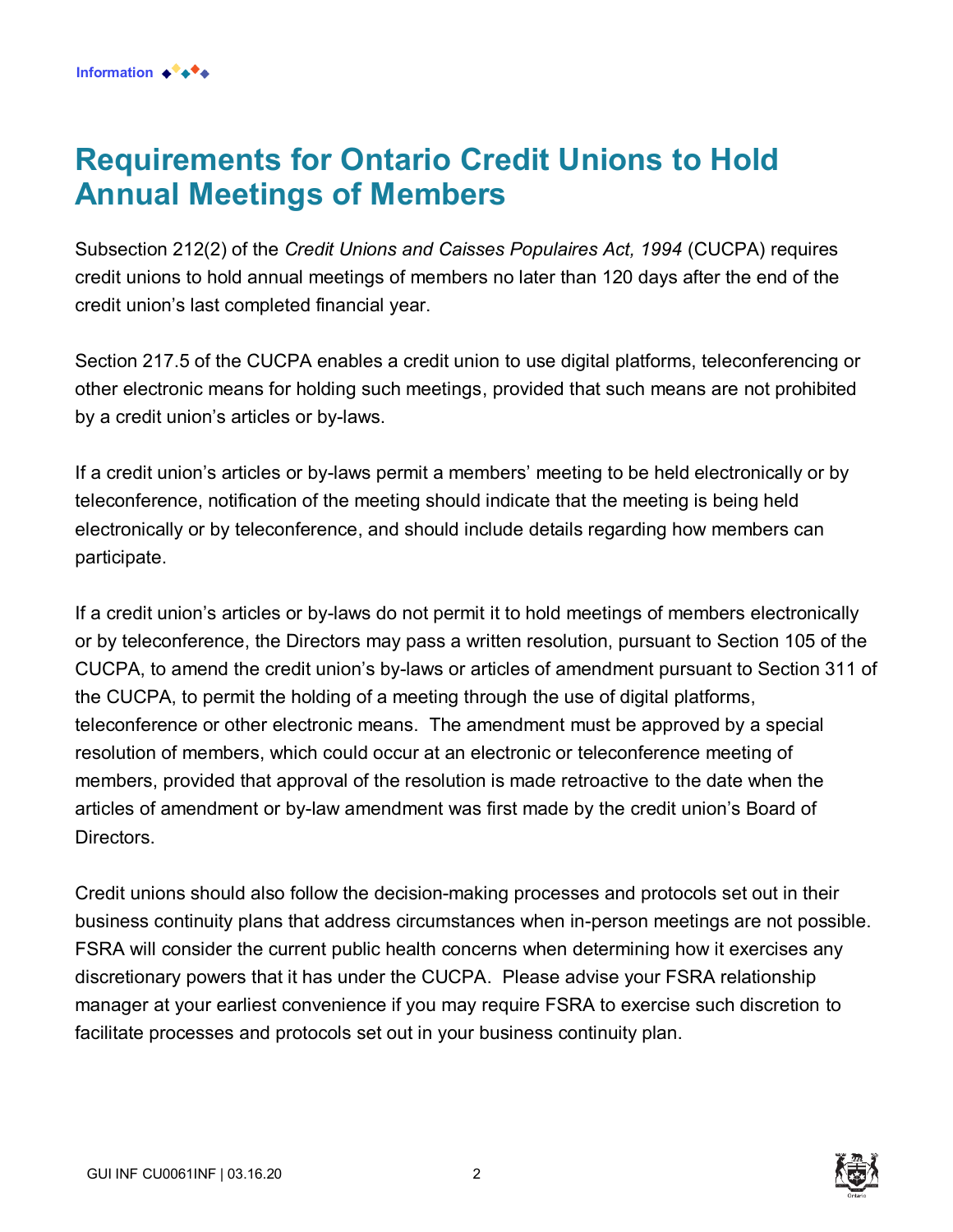#### **Extension of Time Limit for Holding Credit Union Annual Meetings**

Subsection 212(3) of the CUCPA permits the Chief Executive Officer of FSRA (CEO), on application by a credit union, to authorize a credit union to hold its annual meeting of members on a date that is more than 120 days after the end of its last completed financial year, if the extension of time is considered to be reasonable in the circumstances.

Any applications to the CEO under subsection 212(3) of the CUCPA will be considered on a case-by-case basis. In considering such applications, the CEO will take into account current recommendations from Public Health Ontario, available at [publichealthontario.ca.](http://www.publichealthontario.ca/) Any such applications made by a credit union should be submitted through the credit union's FSRA Relationship Manager.

Timely reporting to members is essential in ensuring effective democratic control by a credit union's membership, a key co-operative principle under which credit unions operate. Given both the importance of timely reporting to members and the uncertainty around the length of time that the current public health concerns regarding large in-person meetings may continue, credit unions should avail themselves of the alternatives to in-person meetings that are contemplated in Section 217.5 of the CUCPA, rather than seeking to rely solely on extensions of the date for holding annual meetings. If necessary, credit unions should take required steps to amend their articles or by-laws to facilitate such alternatives. Any application for an extension of the date for holding a credit union's annual meeting should describe the steps that the credit union is taking in order to arrange to conduct the meeting under Section 217.5.

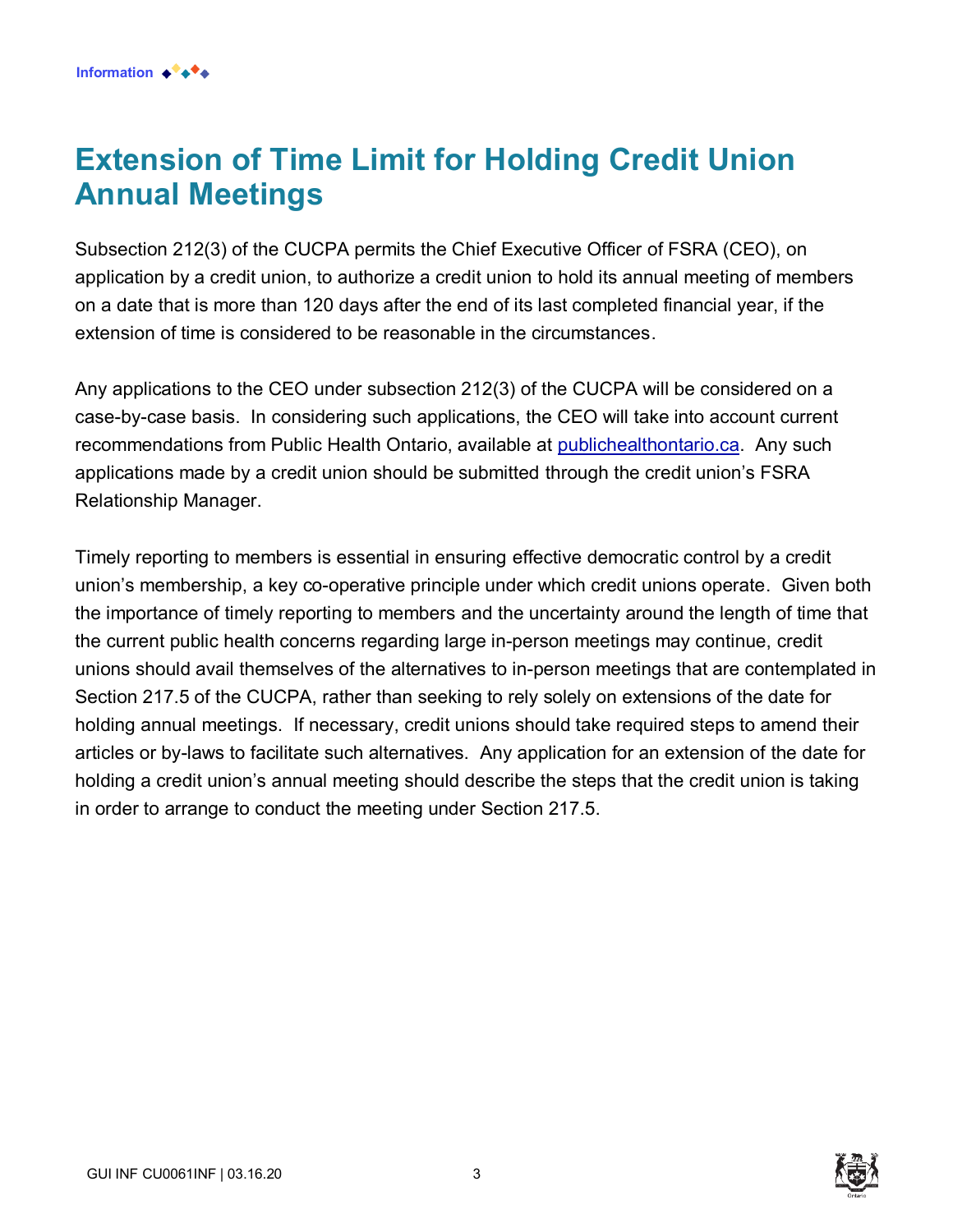#### **Requirements for Ontario Incorporated Insurance Companies to Hold Annual General Meetings**

Mutual and stock insurance companies are incorporated in Ontario under the *Corporations Act*, RSO 1990 (*Corporations Act*).

Subsection 159(1) of the *Corporations Act* requires a meeting of the shareholders and members for the election of directors within the first 3 months of every year at such time and place as the by-laws of the corporation prescribe.

Subsection 125(1) of the *Corporations Act* permits corporations to hold their annual meetings by teleconference or electronic means, unless the by-laws provide otherwise. However, Ontarioincorporated insurance companies are exempt from this provision, and cannot rely on it to hold their annual meeting by teleconference or electronically.

## **Ability to Obtain Court Order for Insurer's Electronic or Teleconference Meeting**

Section 297 of the *Corporations Act* allows a director, shareholder or member of an Ontarioincorporated insurance company to apply to the court for an order allowing the insurance company to hold a meeting of its shareholders and members by teleconference or electronically, if it is not practical for the insurance company to hold its annual meeting in person. Obtaining such a court order would enable an insurance company to satisfy the above-noted requirements of subsection 159(1) of the *Corporations Act*.

FSRA supports the use of Section 297 to reduce public health risk and to achieve the important objective of reporting to shareholders at an annual meeting and ensuring an opportunity for shareholder democracy. Insurers governed by the *Corporations Act* are encouraged to seek a court order on an urgent basis under Section 297 to hold their meeting electronically or by teleconference while the public health risk continues with regard to holding in-person annual general meetings.

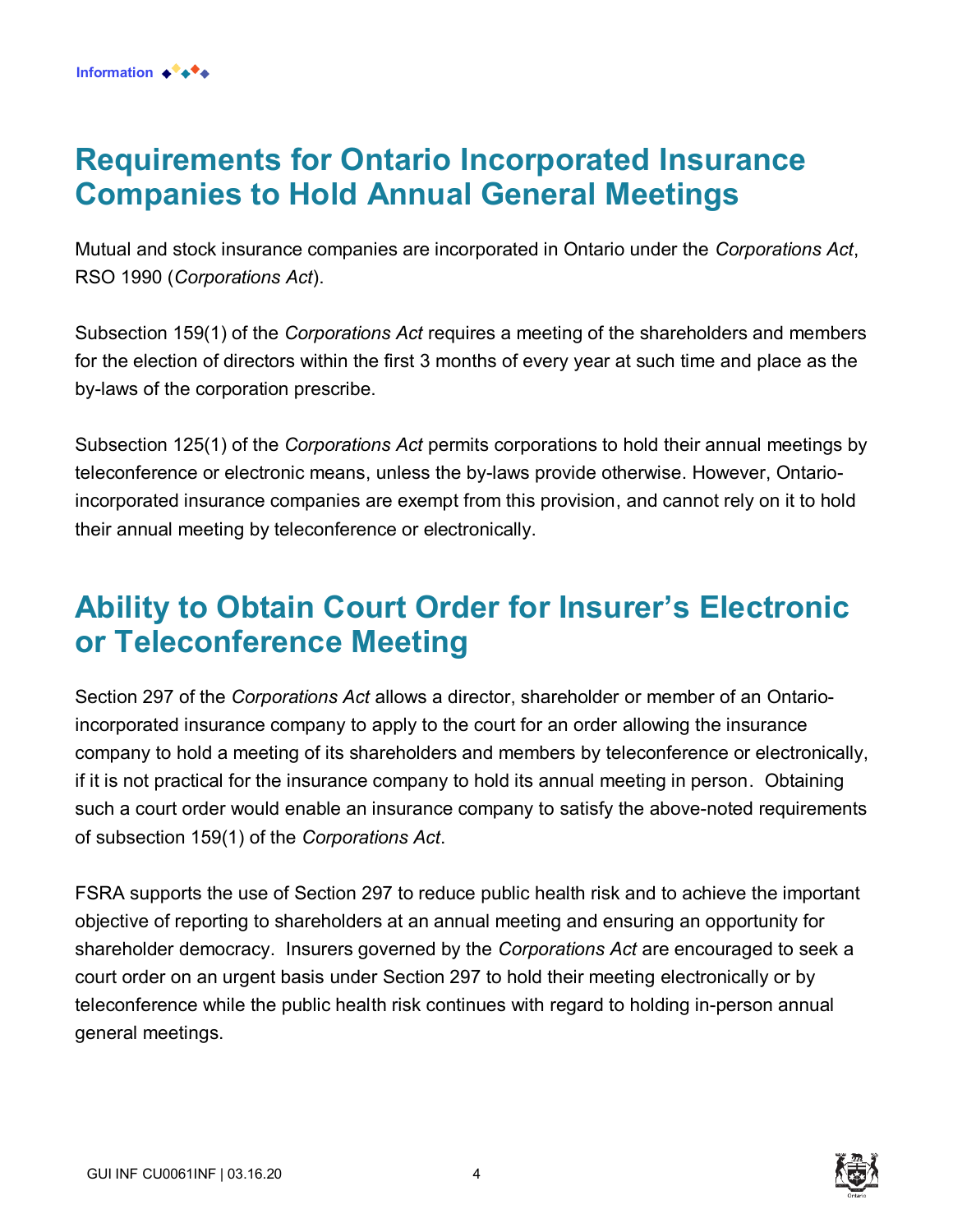### **Guidance on Electronic, Teleconference and Digital Meetings**

FSRA expects that annual meetings held electronically, digitally or by teleconference by Ontarioincorporated credit unions or insurance companies will be conducted according to certain principles, which include:

- *Broad member/shareholder participation in annual meetings should be valued and encouraged. Ontario-incorporated credit unions and insurance companies incorporating technology into their annual meetings should use it as a tool for broadening, not limiting, member/shareholder meeting participation. If an electronic, digital or teleconference option is used, the type of option should facilitate the opportunity for remote attendees to participate in the meeting to the greatest extent possible.*
- *Member/shareholder meetings should promote equitable and equal treatment of all meeting participants.*
- *Opportunities for meaningful engagement between members/shareholders and directors should be provided. Ontario-incorporated credit unions and insurance companies, and their boards, should facilitate meaningful engagement of members/shareholders with board members, as they consider time and cost factors. Member/shareholder meetings held electronically or by teleconference should provide the same opportunities for questions and dialogue as an in-person meeting.*
- *Ontario-incorporated credit unions and insurance companies should communicate the benefits of an electronic or teleconference meeting to members/shareholders. Ontario-incorporated credit unions and insurance companies should communicate clearly with their members/shareholders before moving to electronic or teleconference meetings in order to ensure that members/shareholders understand how they can meaningfully participate.*